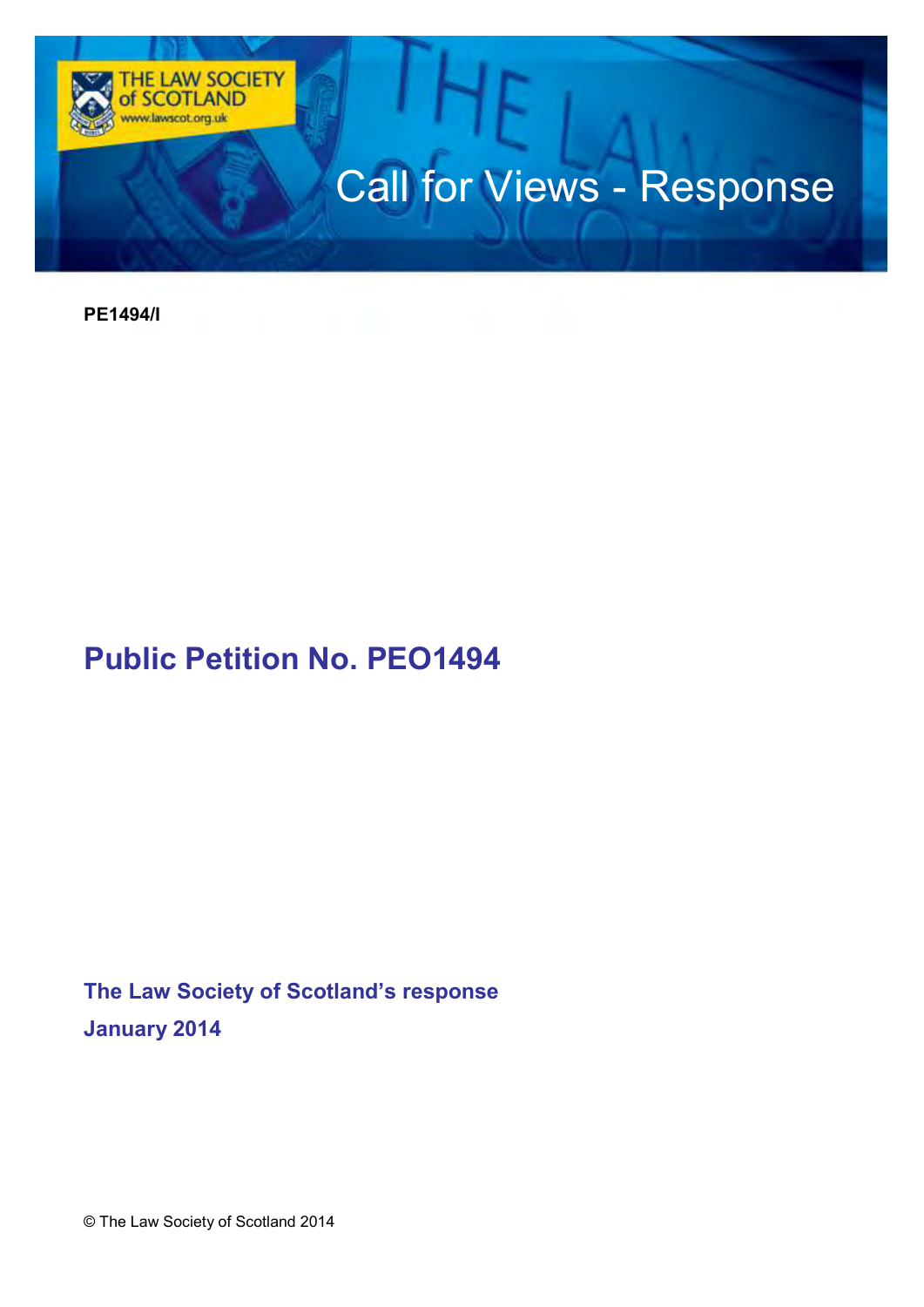#### **Introduction**

The Law Society of Scotland aims to lead and support a successful and respected Scottish legal profession. Not only do we act in the interest of solicitor members but we also have a clear responsibility to work in the public interest. That is why we actively engage and seek to assist in the legislative and public policy decision making processes.

To help us do this, we use our various Society committees which are made up of solicitors and non-solicitors and ensure we benefit from knowledge and expertise from both within and outwith the solicitor profession.

The Mental Health and Disability Sub-Committee has had the opportunity to consider the Public Petitions Committee's request for views on Public Petition No PEO1494 (Mental Health Legislation) and has the following comments to put forward:

## **European Convention on Human Rights (ECHR)**

The petitioner refers to article 6 ECHR when it appears that the focus of his petition is in relation to articles 5 (right to liberty and security) and 8 (right to respect for private and family life) ECHR.

Article 5 allows for the detention of persons reliably found to be of "unsound mind" by medical practitioners if there is a legal basis for the detention, if the detention is a proportionate response<sup>1</sup> and if article 5 procedural requirements are followed (e.g. the ability to have the detention reviewed by an independent court or tribunal within a reasonable time and timely release if the detention is found to be unlawful/no longer necessary). The Society considers that the *Mental Health (Care and Treatment) (Scotland) Act 2003* ("the 2003 Act") fulfils all these criteria.

Whilst subject to detention, a patient can only be treated involuntarily provided there is a lawful and proportionate justification for this (namely, protection of health) under article 8(2) ECHR, failing which there is a violation of the individual's right to private life/autonomy

 $\overline{a}$ 1 See *Winterwerp-v-Netherlands (1979) 24 EHRR CD 45*, *Bournewood* (*HL-v-United Kingdom [2004] All ER (D) 39 (Oct)) -* etc.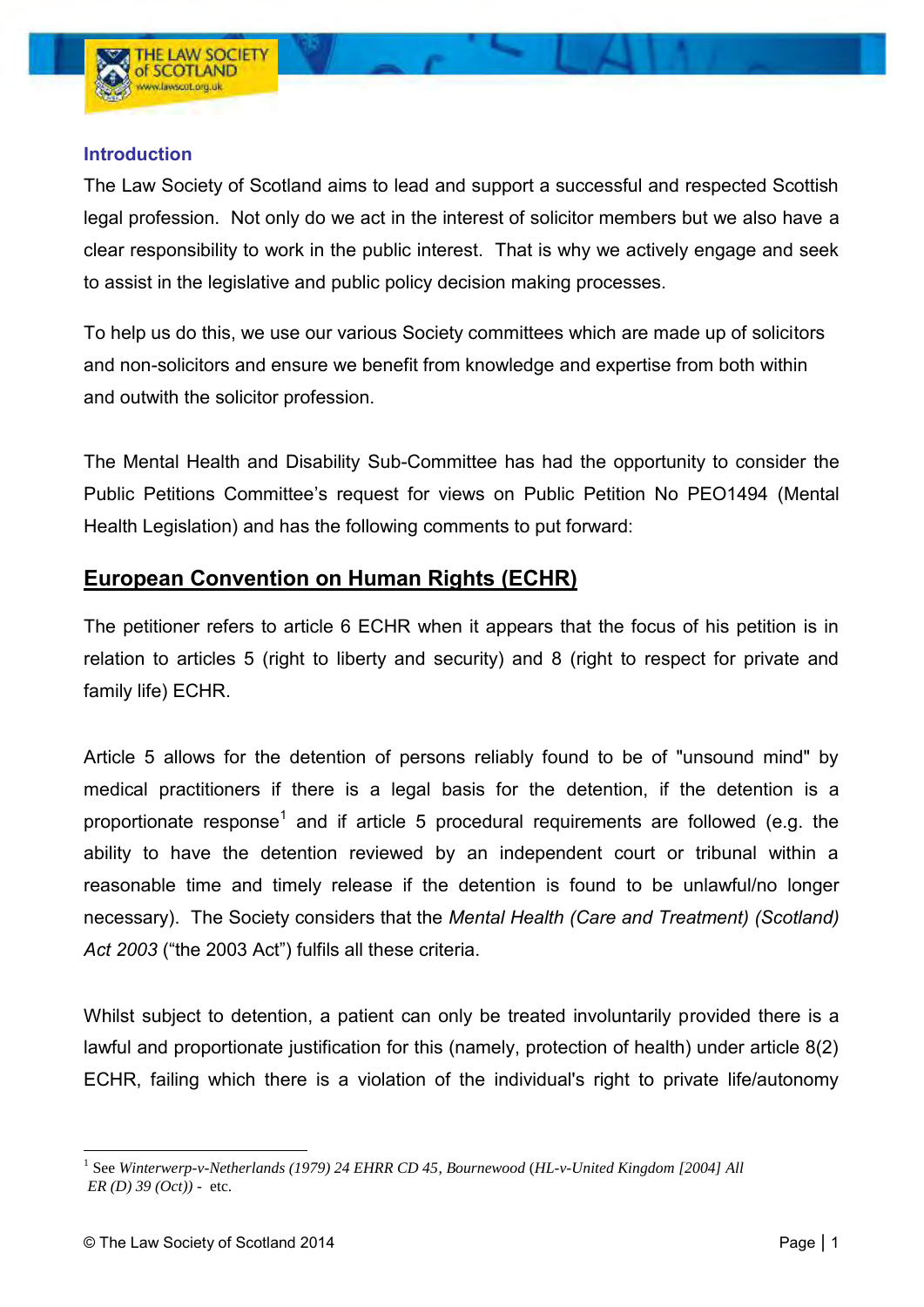

under article 8(1) ECHR<sup>2</sup>. If a patient is treated in violation of article 8(1) it might also amount to inhuman or degrading treatment<sup>3</sup>. The Society is of the view that the 2003 Act and in particular the statutory principles regarding interventions take this into account.

Anyone discharging a function acting under the 2003 Act must act in compliance with the ECHR<sup>4</sup> and all Scottish Parliament legislation must comply with the ECHR<sup>5</sup>. Given that the 2003 Act appears to be ECHR compliant it therefore seems that any ECHR violations are likely to be related to the implementation of the 2003 Act which, in the Society's view, requires to be addressed through the provision of information and training.

### **Short term detention certificate**

Section 44 of the 2003 Act sets out the circumstances where a short term detention certificate ("the certificate") may be granted in respect of a patient with a mental disorder. One of the conditions which has to be met is that *"..because of the patient's mental disorder, the patient's ability to make decisions about the provision of medical treatment is significantly impaired;"<sup>6</sup>* The certificate, once granted, provides the authority to detain the patient in hospital for the period of 28 days. The approved medical practitioner who grants the certificate is discharging a function under the 2003 Act and is therefore obliged to have regard to the statutory principles set out in sections 1 and 2 of the 2003 Act. This includes *"the importance of providing the maximum benefit to the patient;"<sup>7</sup>*

The petitioner remarks that *"…it is common for the individual to have to wait for three weeks for an opportunity to appeal against his or her detention."* Section 50 of the 2003 Act provides the patient or the patient's named person with a right to apply to the Mental Health Tribunal for Scotland ("the Tribunal") for the revocation of the short term detention certificate (or an extension certificate, where this applies). This right of appeal is available

 $\overline{a}$ 

<sup>2</sup> See *Herczegflavy-v-Austria (1992) 15 EHRR 437;* and beyond

 $3$  Article 3 ECHR - although admittedly the European Court of Human Rights has tended to be a bit reticent in finding violations here

<sup>&</sup>lt;sup>4</sup> As a 'public authority' under section 6 of the Human Rights Act 1998

<sup>&</sup>lt;sup>5</sup> Section 29(2)(d) Scotland Act 1998

 $6$  Section 44(4)(b)

<sup>&</sup>lt;sup>7</sup> Section 1(3)(f)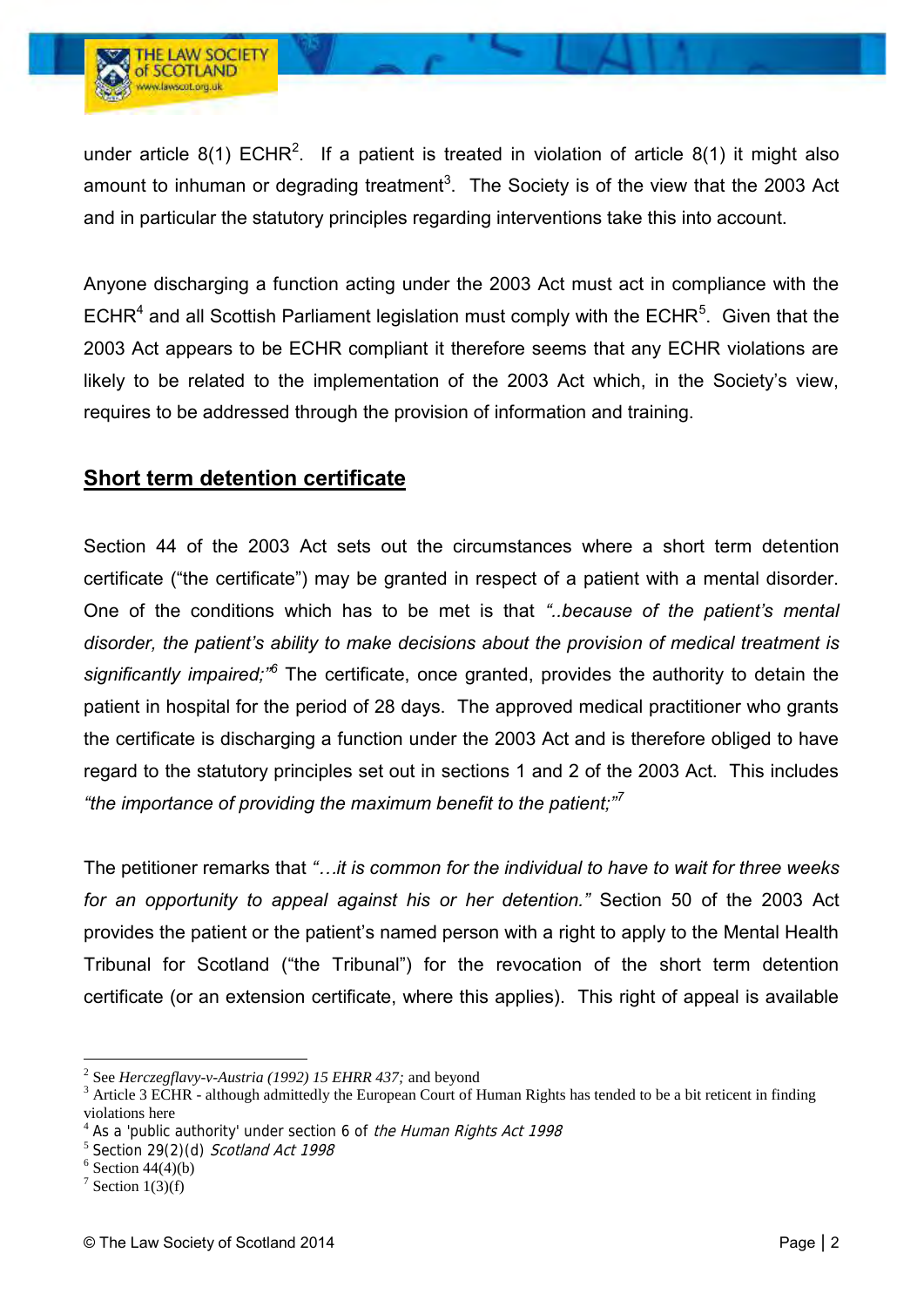as soon as the certificate is granted. There is no requirement for a period of time to have elapsed before an appeal may be made.

The Scottish Tribunals Service ("STS") provides administrative support to the Tribunal. The STS employ a range of case management schemes and performance indicators in order to discharge their statutory duties in an effective and efficient manner. This includes a key performance indicator in relation to the hearing of applications made under section 50 of the 2003 Act. The Society is informed that on the receipt of such an application the STS will endeavour to schedule a hearing within 5 working days, unless there is a motion made by a party to extend the hearing date beyond this period. From time to time the STS will alter the hearing date by one working day to accommodate the availability of parties. On rarer occasions a motion may be made after intimation, to extend the hearing date beyond 5 to 6 working days from receipt, which will be considered and decided by an In-house Convener. The Society understands that the majority of such motions are presented by the patient's legal representative and are usually for short periods beyond the 5 to 6 working days from receipt. The STS maintain key performance indicator statistics which demonstrate consistently high adherence to this timescale for section 50 hearings.

The Society acknowledges that prior to the introduction of this key performance indicator there were concerning and unacceptable delays in fixing a hearing date for patients who wished to appeal their short term detention. The Society publicly expressed concern on this between the periods of 2005 and 2008. The scheduling timescale and key performance indicator were introduced early in 2009. Those solicitors who regularly appear before tribunals were informed of its nature and intent. Since that time the Society has had no cause to express concern around hearing delays in section 50 applications.

## **Absence of fair hearings**

The petitioner remarks that a tribunal is *"..liable to assume.. "* that "*the approved medical practitioner was not mistaken when he or she considered it likely that an individual had a detainable mental disorder*" Tribunal panels are constituted of three Tribunal members who are appointed by Scottish Ministers. The medical, general and legal members require to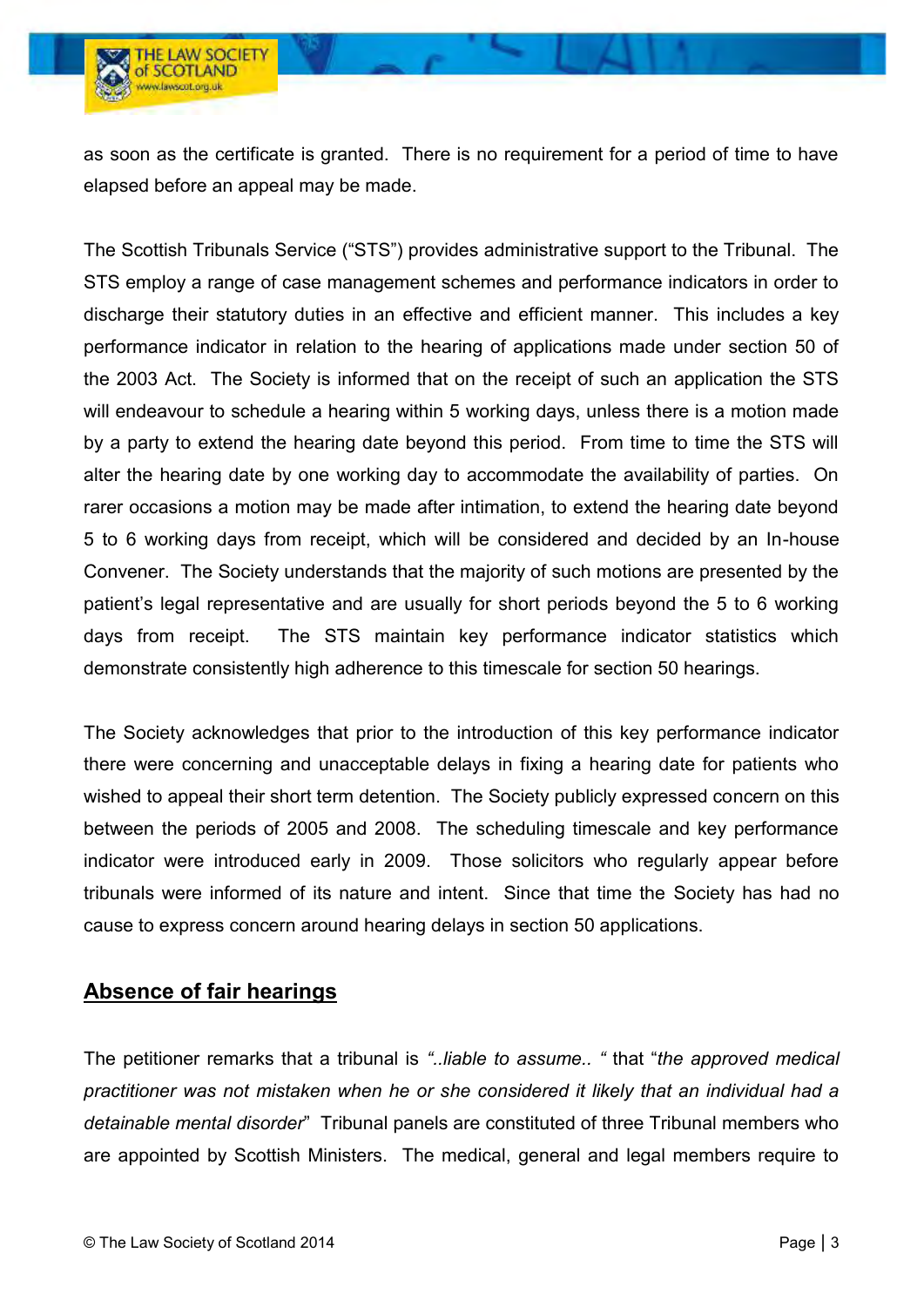

In addition to the right to make an application under section 50 of the 2003 Act, the patient<sup>10</sup> also has the right to make an application under section 291 to the Tribunal, where she or he considers they have been unlawfully detained, for an order requiring the managers of the hospital to cease to detain the patient.

The petitioner remarks that witnesses are not required to give evidence on oath and *"hence the evidence is not always properly tested."* Rule 63(6) of *The Mental Health Tribunal for Scotland (Practice and Procedure) (No. 2) Rules 2005* ("the Rules") makes provision for the Tribunal to require any witness to give evidence on oath or affirmation. Rule 63 of the Rules also specifies that the Tribunal may, in accordance with the overriding objective, (which is to secure that proceedings are handled as fairly, expeditiously and efficiently as possible) conduct the hearing as informally as the circumstances of the case permit and in the manner the Tribunal considers to be just and most suitable to the clarification and determination of the matters before it. In the Society's view this is inkeeping with the importance of the patient participating as fully as possible in the hearing process, which is one of the statutory principles<sup>11</sup>. The informality of the process, where this is introduced, does not remove the formality of the event and legal nature of the decision.

The Society supported the introduction of a Mental Health Tribunal during the reviews of the *Mental Health (Scotland) Act 1984* as a specialist legal forum, which would be preferable to the sheriff court, for deciding applications etc. for patients with a severe and enduring mental disorder who will require compulsory measures of treatment. The Society continues

 $\overline{a}$ 

**THE LAW SOCIETY** of SCOTLAND ww.lawscot.org.uk

 $8$  Section 50(4)(a)

 $9$  Section 50(4)(b)

<sup>&</sup>lt;sup>10</sup> And those others specified in section 291(4) of the 2003 Act

 $11$  Section 1(3)(c)